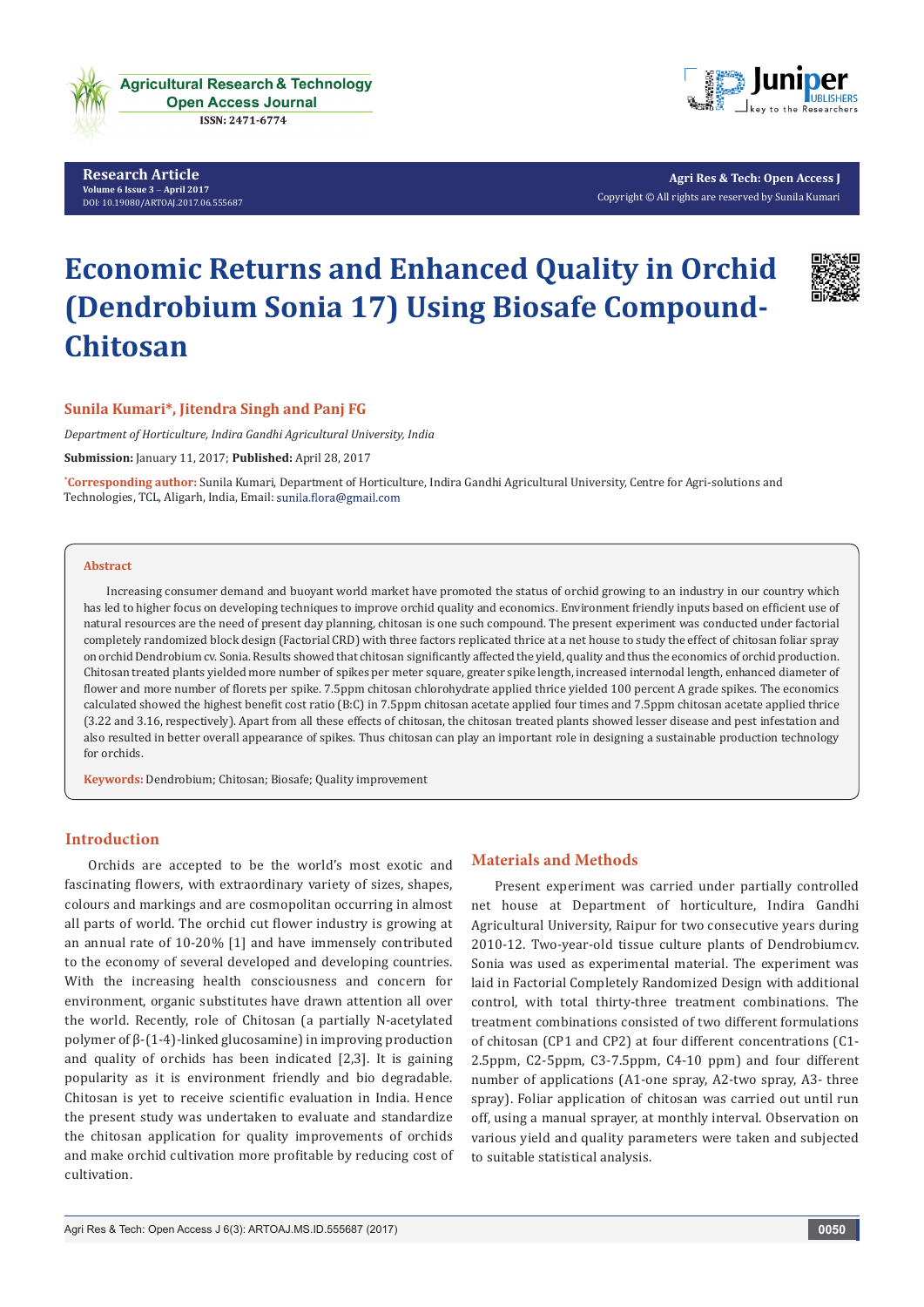## **Results**

Results showed that chitosan significantly affected the yield and quality parameters under study and improvement was recorded with all the treatments as compared to control. Also significant variation was observed among chitosan formulation, their concentrations and application frequencies. Data are presented in Table 1.

**Table 1:** Effect of chitosan foliar spray on yield and quality of *Dendrobium cv*. Sonia 17.

| Sn              | <b>Treatments</b>   | <b>Spike Length</b> | No. Floret/<br>Spike | Spike<br><b>Diameter</b>   | Internodal<br>Length | <b>Vase Life</b> | Yield / M.Sq. |  |
|-----------------|---------------------|---------------------|----------------------|----------------------------|----------------------|------------------|---------------|--|
| $\mathbf{1}$    | Control             | 18.92               | 4.92                 | 5                          | 2.8                  | 6.75             | 70.83         |  |
|                 | <b>Products</b>     |                     |                      |                            |                      |                  |               |  |
| 2               | P1                  | 27.92               | 6.45                 | 6.28                       | 3.18                 | 10.34            | 144.05        |  |
| $\mathbf{3}$    | $\mathbf{P2}$       | 30.78               | 7.48                 | 6.97                       | 3.14                 | 9.73             | 124.64        |  |
|                 | <b>SE</b>           | 0.21                | 0.08                 | 0.05                       | 0.04                 | 0.07             | 1.22          |  |
|                 | C.D                 | 0.59                | 0.22                 | 0.14                       | 0.11                 | 0.21             | 3.44          |  |
|                 |                     |                     |                      | Concentrations             |                      |                  |               |  |
| $\overline{4}$  | C <sub>1</sub>      | 24.91               | 5.94                 | 5.21                       | 3.1                  | 9.25             | 128.44        |  |
| $5\phantom{.0}$ | C2                  | 30.03               | 6.74                 | 6.36                       | 3.31                 | 10.21            | 142.81        |  |
| 6               | C <sub>3</sub>      | 32.87               | 8.45                 | 7.92                       | 4.5                  | 10.81            | 151.25        |  |
| $\overline{7}$  | C <sub>4</sub>      | 29.6                | 6.74                 | $\overline{7}$             | 3.53                 | 9.88             | 114.88        |  |
|                 | S.E.                | 0.3                 | 0.11                 | 0.07                       | 0.05                 | 0.1              | 1.72          |  |
|                 | C. D                | 0.83                | 0.31                 | 0.2                        | 0.15                 | 0.3              | 4.87          |  |
|                 |                     |                     |                      | <b>No. of Applications</b> |                      |                  |               |  |
| 8               | A1                  | 28.5                | 6.7                  | 6.36                       | 3.47                 | 9.75             | 129.54        |  |
| 9               | A2                  | 29.41               | 6.86                 | 6.66                       | 3.61                 | 9.94             | 133.17        |  |
| $10\,$          | A <sub>3</sub>      | 30.23               | 7.11                 | 6.9                        | 3.75                 | 10.17            | 139.27        |  |
| 11              | A4                  | 29.26               | 7.19                 | 6.6                        | 3.62                 | 10.29            | 135.4         |  |
|                 | S.E.                | 0.3                 | 0.11                 | 0.07                       | $0.05\,$             | 0.1              | 1.72          |  |
|                 | C.D                 | 0.83                | <b>NS</b>            | 0.2                        | 0.15                 | 0.3              | 4.87          |  |
| 12              |                     |                     |                      | <b>Control vs rest</b>     |                      |                  |               |  |
|                 | S.E.                | 0.6                 | 0.22                 | 0.15                       | 0.11                 | 0.21             | 3.5           |  |
|                 | C. D                | 1.69                | 0.63                 | 0.41                       | 0.31                 | 0.6              | 9.89          |  |
|                 | <b>Interactions</b> |                     |                      |                            |                      |                  |               |  |
|                 |                     | S.E.                | S.E.                 | S.E.                       | S.E.                 | S.E.             | S.E.          |  |
| 13              | P X C               | 0.42                | $0.15\,$             | 0.1                        | $0.08\,$             | $0.15\,$         | 2.44          |  |
| 14              | P X A               | 0.42                | 0.15                 | 0.1                        | $0.08\,$             | $0.15\,$         | 2.44          |  |
| 15              | $\mbox{C}$ X A      | 0.59                | 0.22                 | $0.14\,$                   | 0.11                 | 0.21             | 3.45          |  |
| $16\,$          | P XC XA             | 0.83                | 0.31                 | $0.2\,$                    | 0.15                 | $0.3\,$          | 4.88          |  |
|                 | $C.V.$ %            | 4.98                | 7.75                 | 5.35                       | 7.29                 | 5.17             | 6.38          |  |

Among the two chitosan formulations, chitosan acetate (P1) recorded, more number of flowers per meter square (144.05) and significantly longer vase life of spike (10.34 days) and more internodal length (2.80 cm). While, P2 recorded significantly longer spikes (30.78cm), more florets per spike (7.48) and more flower diameter (6.97cm). Among all the chitosan concentrations applied, 7.5ppm (C3) was found to be beneficial for most characters and recorded maximum number of spike per plant (9.93), maximum number of spike per meter square (151.25), maximum spike length (32.87cm), maximum number

of floret per spike (8.45), maximum diameter of flower (7.92cm), maximum internodal length (4.5cm) and maximum vase life of spike (10.81 days). Three applications were found beneficial in most of the cases, and further more applications resulted in detrimental effects in most of the parameters under study. Three applications (A3) recorded maximum spike length (30.23cm), maximum flowerdiameter (6.90cm), maximum number of spike per plant (9.32) and maximum yield per m. sq. (139.27). Four applications (A4) recorded maximum vase life but they were at par with three applications (A3) (Table 2).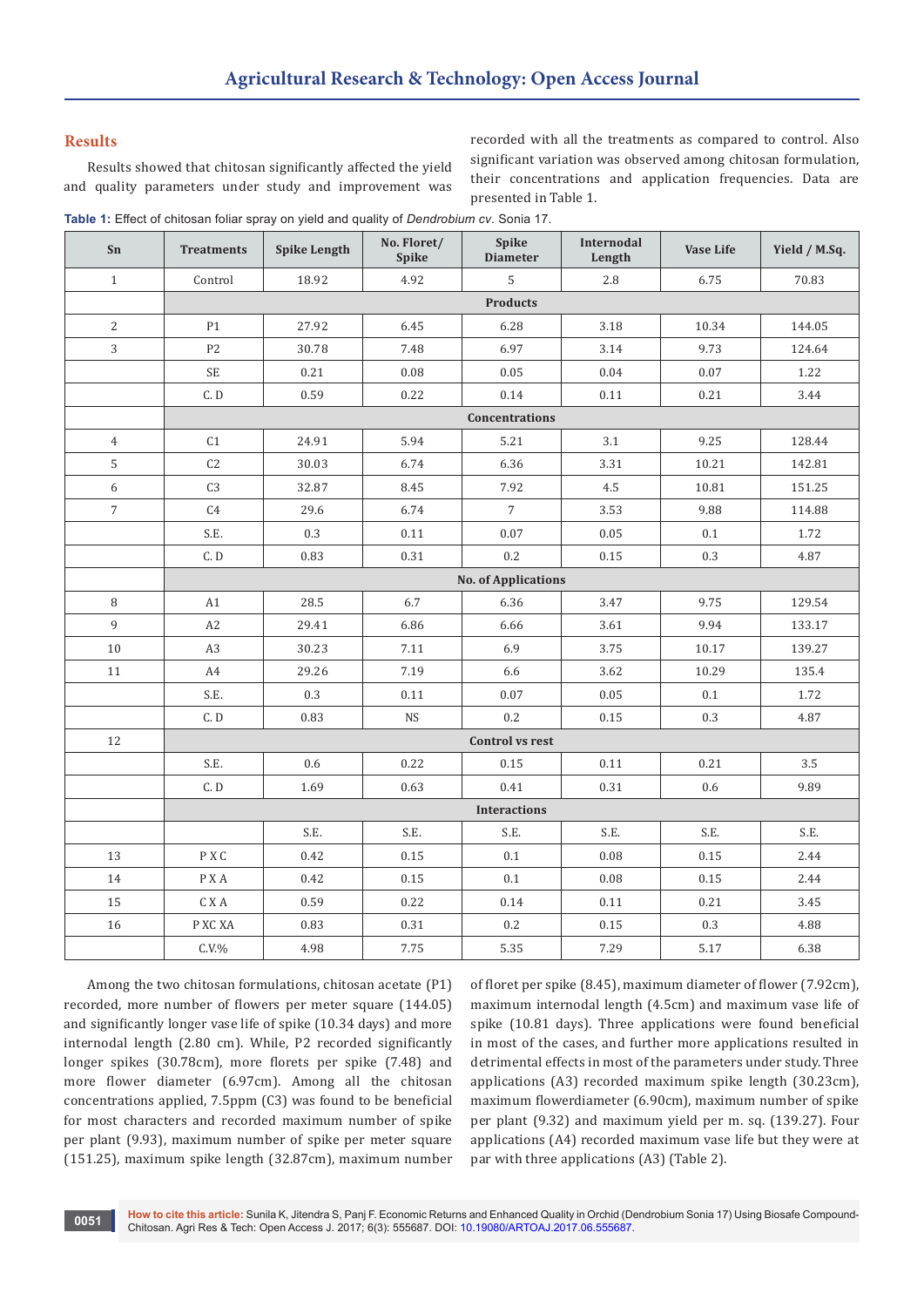| <b>Details Of Area And Plant Population</b>                                                                  |                          |
|--------------------------------------------------------------------------------------------------------------|--------------------------|
| Total no. of plants @16 pt per m <sup>2</sup> (25cmx25cm)                                                    | 21860                    |
| Total area of green house                                                                                    | $= 2000$ m2              |
| Grossed planted area                                                                                         | $= 1366.2$ m 2           |
| <b>Items</b>                                                                                                 | $cost *$                 |
| A. Fixed cost                                                                                                |                          |
| 1 Planting material @120per plant (3yrs life)                                                                | 874400                   |
| 2Net House @Rs. 1000per m <sup>2</sup> (life 25yrs)                                                          | 80000                    |
| 3 Shed net @ 30per msq (life 4 yrs)                                                                          | 15000                    |
| 4 Repair and maintenance @2% of total fixed cost                                                             | 19388                    |
| <b>B. Cost of Cultivation</b>                                                                                |                          |
| 5. Growing medium per plant @Rs 20/plant/year                                                                | 437200                   |
| 6. Chemicals (like fertilizer, pesticides except chitosan treatments) $\omega$<br>Rs 1.47 per plant per year | 32134.2                  |
| 7 Labor (365 man days @ 20per day)                                                                           | 43800                    |
| 8 Miscellaneous @2% of cost of cultivation                                                                   | 10262.684                |
| Grand Total (A+B)                                                                                            | 1512184.884              |
| Total cost of production excluding Chitosan Treatment (X)                                                    | 1512184.884= Rs. 1512185 |

|  |  | Table 2: Cost* of production of Orchid (Dendrobium cv. Sonia) excluding Chitosan treatment. |  |  |
|--|--|---------------------------------------------------------------------------------------------|--|--|
|  |  |                                                                                             |  |  |

The benefit to cost (B:C) ratio was highest in treatment combination P1C3A3 (7.5ppm chitosan acetate applied thrice) and P1C3A4 (7.5ppm chitosan acetate applied four times) and lowest in untreated control followed by P1C1A1 (2.5ppm chitosan acetate applied once) (Table 3). Apart from all these **Table 3:** Economics of chitosan treatments.

effects of chitosan, the chitosan treated plants showed lesser disease and pest infestation, especially lesser leaf spots and mites infestation and also resulted in better overall appearance of spikes.

|                  | <b>Cost of Cultivation</b>               |               |                     |                   | <b>Cost Benefit Ratio</b><br>(CBR) |  |
|------------------|------------------------------------------|---------------|---------------------|-------------------|------------------------------------|--|
| <b>Treatment</b> | <b>Cost Of Chitosan</b><br>Treatment (Y) | Total $(X+Y)$ | <b>Gross Income</b> | <b>Net Return</b> |                                    |  |
| P1C1A1           | 11                                       | 1512196       | 3048334             | 1536138           | 1.02                               |  |
| P1C1A2           | 22                                       | 1512207       | 3256110             | 1743903           | 1.15                               |  |
| P1C1A3           | 33                                       | 1512218       | 3600506             | 2088289           | 1.38                               |  |
| P1C1A4           | 44                                       | 1512229       | 3665970             | 2153741           | 1.42                               |  |
| P1C2A1           | 22                                       | 1512207       | 3610943             | 2098736           | 1.39                               |  |
| P1C2A2           | 44                                       | 1512229       | 3840540             | 2328311           | 1.54                               |  |
| P1C2A3           | 66                                       | 1512250       | 4612823             | 3100572           | 2.05                               |  |
| P1C2A4           | 87                                       | 1512272       | 4764623             | 3252350           | 2.15                               |  |
| P1C3A1           | 33                                       | 1512218       | 5464800             | 3952582           | 2.61                               |  |
| P1C3A2           | 66                                       | 1512250       | 5382259             | 3870008           | 2.56                               |  |
| P1C3A3           | 98                                       | 1512283       | 6293059             | 4780775           | 3.16                               |  |
| P1C3A4           | 131                                      | 1512316       | 6386985             | 4874669           | 3.22                               |  |
| P1C4A1           | 44                                       | 1512229       | 3080212             | 1567983           | 1.04                               |  |
| P1C4A2           | 87                                       | 1512272       | 3335426             | 1823153           | 1.21                               |  |
| P1C4A3           | 131                                      | 1512316       | 3975263             | 2462946           | 1.63                               |  |
| P1C4A4           | 175                                      | 1512360       | 3443393             | 1931033           | 1.28                               |  |
| P2C1A1           | 6                                        | 1512191       | 2943023             | 1430831           | 0.95                               |  |
| P2C1A2           | 12                                       | 1512197       | 3207724             | 1695527           | 1.12                               |  |
| P2C1A3           | 18                                       | 1512203       | 3557813             | 2045609           | 1.35                               |  |

**How to cite this article:** Sunila K, Jitendra S, Panj F. Economic Returns and Enhanced Quality in Orchid (Dendrobium Sonia 17) Using Biosafe Compound-Chitosan. Agri Res & Tech: Open Access J. 2017; 6(3): 555687. DOI: [10.19080/ARTOAJ.2017.06.555687](http://dx.doi.org/10.19080/artoaj.2017.06.555687). **<sup>0052</sup>**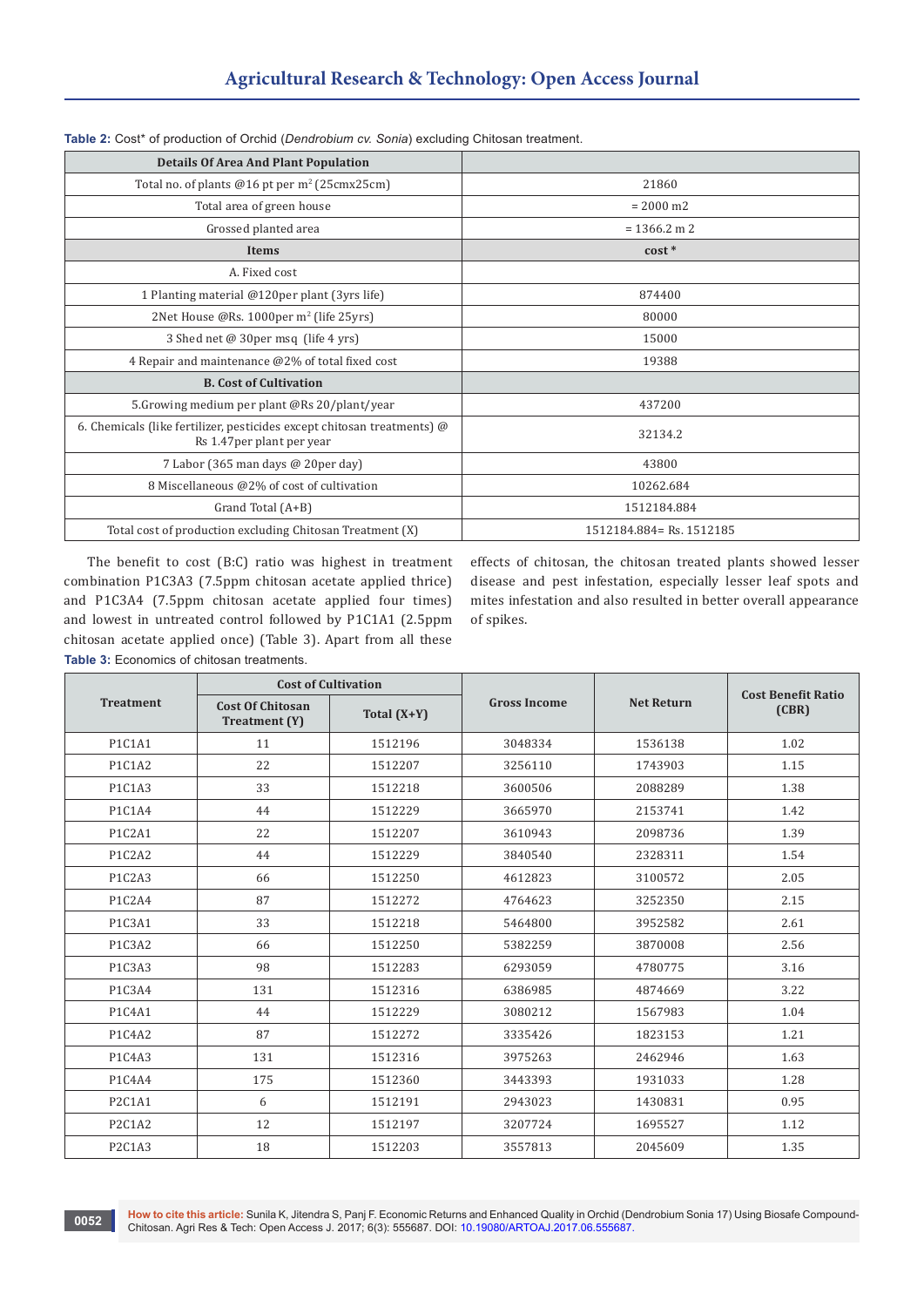| P2C1A4                                       | 25               | 1512209 | 4064445 | 2552236 | 1.69 |
|----------------------------------------------|------------------|---------|---------|---------|------|
| P <sub>2</sub> C <sub>2</sub> A <sub>1</sub> | 12               | 1512197 | 4098600 | 2586403 | 1.71 |
| P <sub>2</sub> C <sub>2</sub> A <sub>2</sub> | 25               | 1512209 | 4512255 | 3000046 | 1.98 |
| P <sub>2</sub> C <sub>2</sub> A <sub>3</sub> | 37               | 1512222 | 4732365 | 3220143 | 2.13 |
| P <sub>2</sub> C <sub>2</sub> A <sub>4</sub> | 49               | 1512234 | 4499921 | 2987687 | 1.98 |
| P <sub>2</sub> C <sub>3</sub> A <sub>1</sub> | 18               | 1512203 | 5165944 | 3653740 | 2.42 |
| P <sub>2</sub> C <sub>3</sub> A <sub>2</sub> | 37               | 1512222 | 5612805 | 4100583 | 2.71 |
| P2C3A3                                       | 55               | 1512240 | 6147900 | 4635660 | 3.07 |
| P2C3A4                                       | 74               | 1512258 | 5840505 | 4328247 | 2.86 |
| P2C4A1                                       | 25               | 1512209 | 3441116 | 1928907 | 1.28 |
| P <sub>2</sub> C <sub>4</sub> A <sub>2</sub> | 49               | 1512234 | 3375653 | 1863419 | 1.23 |
| P <sub>2</sub> C <sub>4</sub> A <sub>3</sub> | 74               | 1512258 | 3256110 | 1743852 | 1.15 |
| P <sub>2</sub> C <sub>4</sub> A <sub>4</sub> | 98               | 1512283 | 3109054 | 1596771 | 1.06 |
| Control                                      | $\boldsymbol{0}$ | 1512185 | 1532231 | 20046   | 0.01 |

## **Discussion**

Flower quality parameters decide the significance of a particular variety suitable for commercial cultivation and the value it fetches in market. In addition to number of florets, the compactness and arrangement of florets in spike are the other two characters which govern the price of spike. Length of internode of spike should be optimum for proper display of flowers, ample clearance between successive florets is essential to prevent overcrowding of florets whereas more clearance leads to the ungainly, prominent exposure of spike. The length of internode of spike was more in in P1 treated plants. Chitosan acetate (P1) and C3 (7.5ppm) recorded better vase life as compared to chitosan chlorohydrate (P2), which depends on spike length, flower diameter and number of florets per spike. Increase in vase life may be attributed to more photosynthates accumulated in chitosan treated plants. Similar results were reported by Chandrkrachang et al. [2]. Wanichpongpan et al. [4] had earlier reported that chitosan significantly enhanced growth factors in terms of the average values of flower-stem length as well as the number of flowers per bush in gerbera plants. In addition, chitosan may enhance growth and development by some signaling pathway related to auxin biosynthesis via a tryptophan-independent pathway [3]. In case of quality parameters, higher concentration of chitosan was found to be detrimental and best treatment (7.5ppm) was followed by 5ppm (C2) rather than 10ppm except in case of flower diameter which recorded an increase with increase in chitosan treatment. Similar results were reported by Tantasawat et al. [5], who reported no stimulatory effect of chitosan at higher concentrations. In the present study P1 produced more number of spikes per plant and also higher yield per meter square. The increased flower yield might be attributed to enhanced accumulation of photosynthates due to chitosan application [6,7].

Since Dendrobium orchid cultivation is an upcoming business opportunity especially in tropical belts of India, it is essential to

work out economics. In the present study chitosan application was found to be beneficial in increasing the profits. Similarly, Walkar et al. [8] found that the profit at different cost levels was maximum in case of orchid and the input-output ratio worked out to be 1: 1.30 in orchid. The economics is directly related to yield, thus the present results in economics may be attributed to higher spike yield per plant and per meter square area.

Thus present study proves Dendrobium cv. Sonia as a rewarding commercial crop, where cost of chemical can be reduced and quality can be significantly improved using chitosan application. These results are in accordance with that of Nagare & Pal [9]. Thus, chitosan is not only pollution safe, but nourishes the plant and less costly too Delphine et al. [10].

### **Acknowledgment**

This research was supported by ICAR, New Delhi in the form of PGS-SRF. The author thanks Multan Industries, Gujarat for supplying Chitosan in kind.

#### **References**

- 1. Winrock International (2002) Animal agriculture in Sub Saharan Africa. University of California, Davis, In-stitute of Agricultural Development, **IISA**
- 2. [Bime MJ, Fouda TM, Mai Bong JR \(2014\) Analysis of the Profitability](http://ageconsearch.tind.io/record/198416)  [and Marketing Channels of Rice: A Case Study of Menchum River Valley,](http://ageconsearch.tind.io/record/198416)  [North-West Region, Cameroon. Asian Journal of Agriculture and Rural](http://ageconsearch.tind.io/record/198416)  [Development 4\(6\): 352-360.](http://ageconsearch.tind.io/record/198416)
- 3. Programme Nationale de Vulgarisation et de Recherche Agricole (PNVRA) (2002) Preparation of the farming season 2002. PNVRA in flash, PNVRA / NAERP/NWP, Bamenda, Cameroon.
- 4. Milling III (2009) National Strategy for Rice Growing in Cameroon. p. 7.
- 5. Djomo CRF (2015) Analysis of Technical Efficiency and Profitability in Small Scale rice Production in the West Region of Cameroon. University of Agriculture, Makurdi-Benue State, Nigeria.
- 6. Food and Agriculture Organization of the United Nations (FAO) (2006) Brief on Import Surges, Countries, n°4, Cameroon: Poultry, Rice and Vegetable Oils. Commodities and Trade division, Rome, Italy, p. 20.